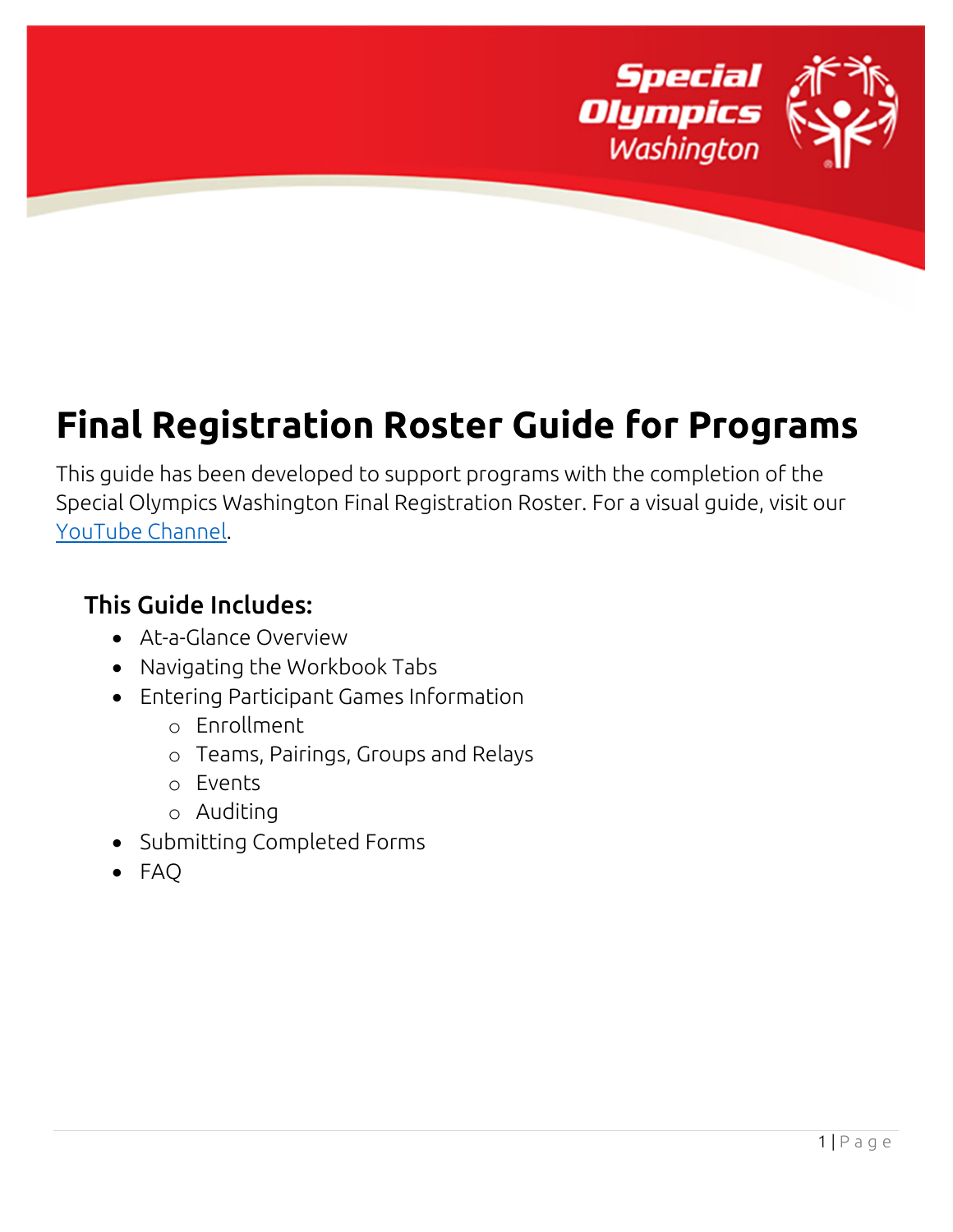

## Final Registration At-a-Glance

- 1. The Final Registration Roster will be generated for the program by SOWA from Pre-Registration participant information and is sport specific
- 2. Do Not change roster formatting or existing person information
- 3. Complete the "Final Reg" column before entering any event information. Only participants with "Yes" will be entered into games
- 4. Ensure Team/Partner/ Relay names match exactly
- 5. Participant's totaled individual BSAT is entered into the "Individual" column for team sports, and qualifying times/scores by "Individual" or "Team" where appropriate for the event
- 6. Submit file in a .xlsx file format via the Seasonal Registration Portal

## Navigating Worksheet Tabs

The Final Registration Roster includes 3 tabs that can be located at the bottom of the workbook. Each has a unique use.

- Form Resources: Contains links to the Seasonal Registration Portal, Individual Registration forms, the background check, Coach/Volunteer Trainings, and other useful information.
- Final Registration Submission: Programs will use this page to input participant involvement, teams, events, qualifying scores/times, and notes.
- Individual Form Summary: Shows the status of the required Individual Forms that SOWA has processed.

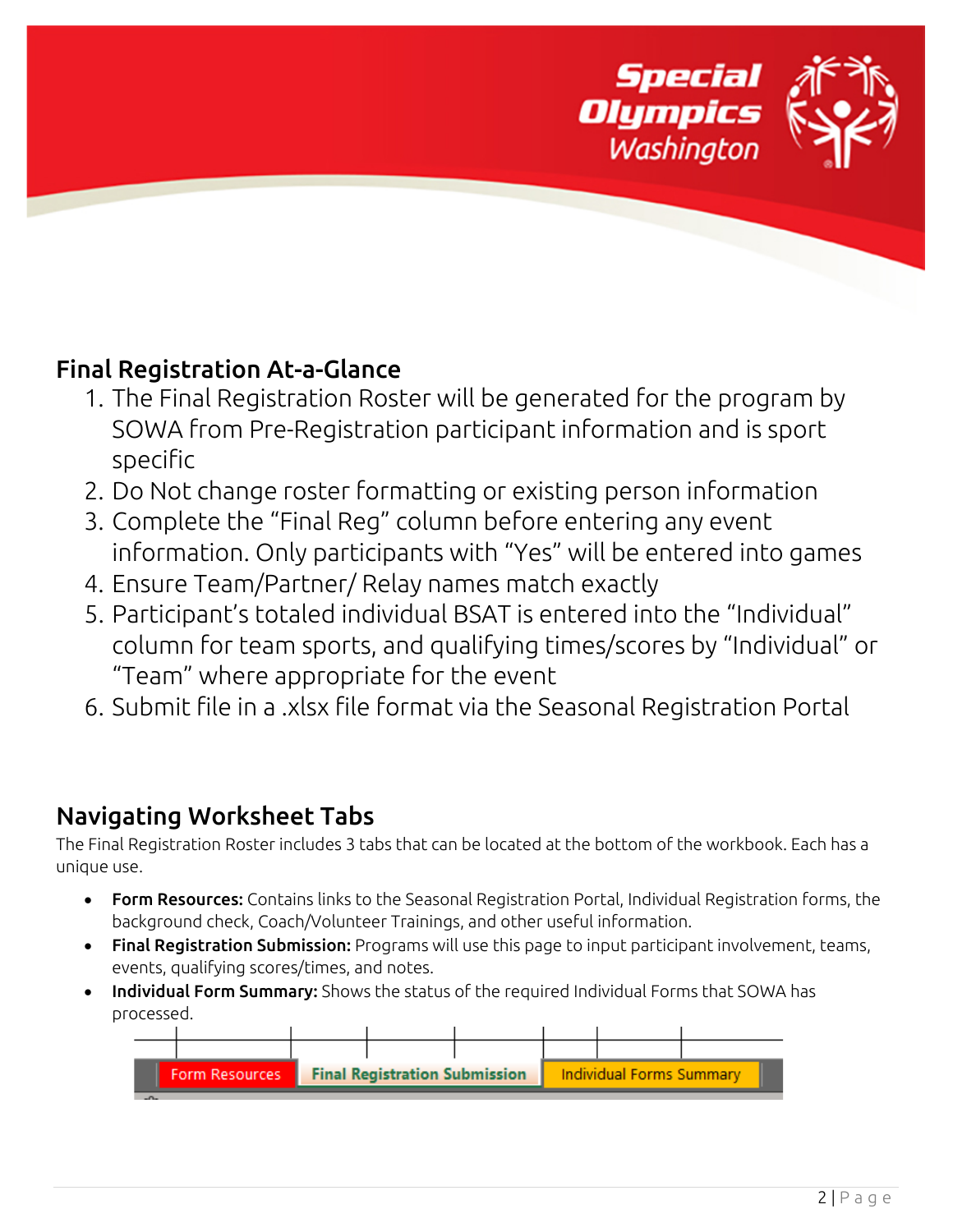

## Entering Participant Games Information

Using the Final Registration Roster, a program's delegation can be built, teams created, events selected, qualifying scores/times entered, and notes added as well as check certification statuses and access additional resources all in one form.

- Before entering any event information, participation must be enrolled in the "Final Reg" by selecting "Yes" in the column located to the left of the Final Registration Submission tab.
	- o A participant will not be entered into the games if the column is "No" or left blank even if an event is listed
- Teams, Pairings, Groups, and Relays
	- o If your program has Teams/Pairing/Relays, use the "Team Name" Columns unless otherwise noted
	- o Team Names should match exactly. Tip: Use copy and paste or Auto Fill functions.
	- o When a sport allows for team events, use the first two event sections to access the naming columns. All sections can be used for individual events.
- **Events** 
	- o To enter Events, select the appropriate participant's cell in one of the Event Code columns. A square with a downward facing arrow should appear to the right of the cell indicating a drop-down list. Clicking the box will open the event selection list.
	- o Depending on sport, it may be useful to have the Season Registration Packet on hand to reference events and/or event categories. When categories are present, the event will be preceded by the category to allow for easier matching. Relays are listed as their own category.
	- o Enter qualifying scores/times in the event "Individual #" column. Team qualifying scores should be entered under the "Team #" column.
- Audit
	- o Always review forms for accuracy and compliance with the form guidelines especially that the "Final Reg" column is complete and correctly represents the participants associated events.
	- o Reach out to your SOWA contact for questions.

# Submitting Completed Forms

- Save file in a .xlsx format. (See FAQ for details)
- Submit via the Seasonal Registration Portal